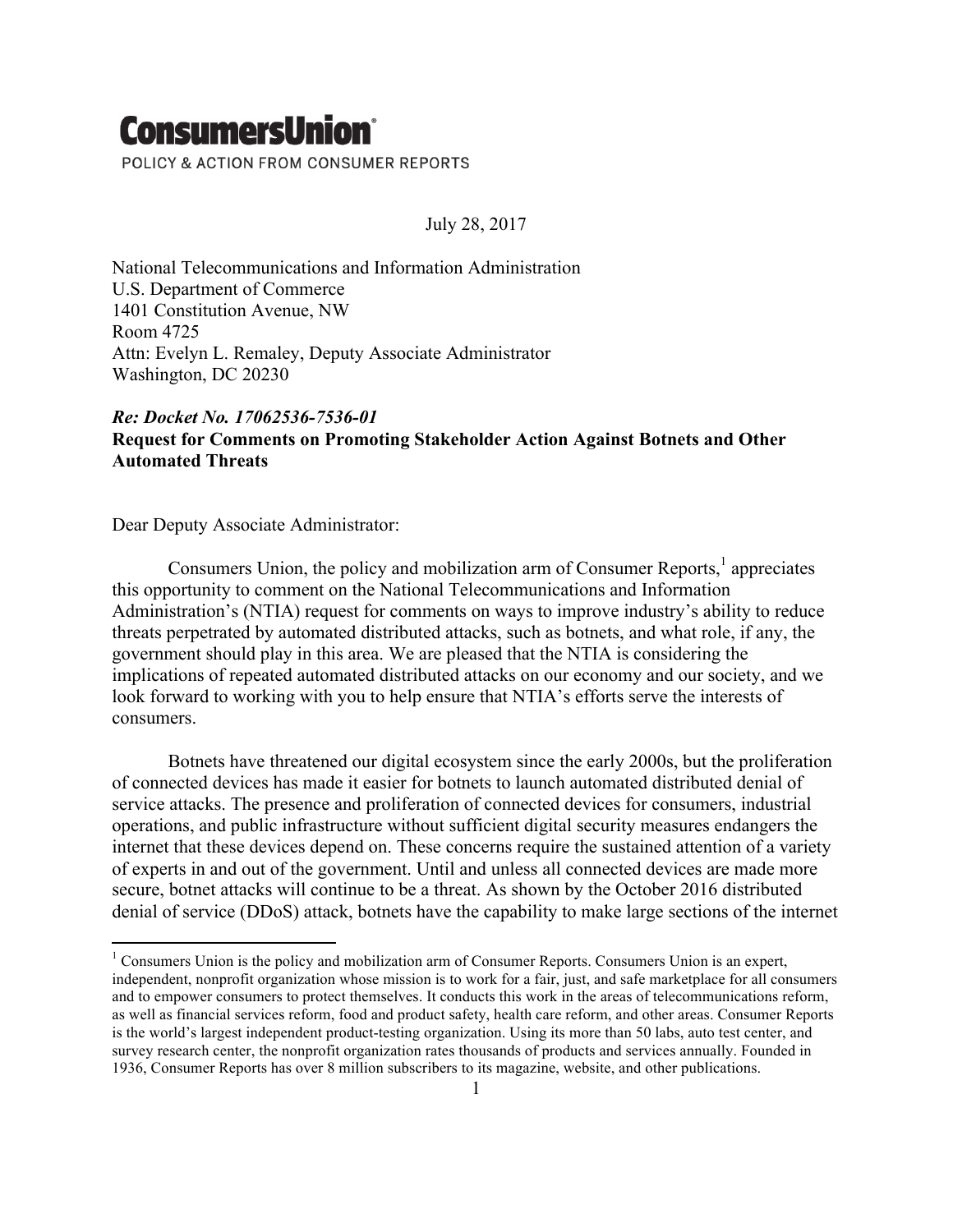unavailable to users, such as popular sites like Twitter, Reddit, and Paypal. The Mirai virus, the perpetrator of the October 2016 DDoS attack, took down a major infrastructure provider for the internet, Dyn, through an overwhelming amount of fake clicks, $\frac{3}{2}$  also known as click fraud. Click fraud can be used for financial gain since sites like Google pay site owners according to how many clicks they receive on any one advertisement. The continued existence of click fraud through botnets also has the ability to undermine the current economic model of the internet since it is challenging for sites to determine which clicks are legitimate and which are from a botnet and not an individual user. Additionally, botnets can be used to evade spam filters, speed up guessing passwords in order to break into online accounts, and mine bitcoins. The ability to evade spam filters and break passwords more quickly puts consumer data, including highly personal data, at risk. The use of botnets to mine bitcoins also increases the financial incentive for malicious actors to make use of insecure devices.

Due to the continued and increased proliferation of internet connected devices, as well as the poor security provided on many of these devices, DDoS attacks perpetrated by botnets is expected to increase and continue. In 2015, there were 4.9 billion connected devices in use, and this number is expected to balloon to 20-50 billion devices by  $2020$ .<sup>3</sup> Consumers use the majority of IoT services for connected devices. In 2017, 63 percent of the overall number of IoT applications were consumer applications. Not only are most of these services used by consumers, but the danger presented by botnet attacks is only growing as we connect more and more devices that affect our physical security, including medical devices, smart home systems, drones, cars, and other essential devices, to the internet without sufficient security.

Although consumers desire connected devices that can make their lives easier, more efficient, and more productive, consumers are generally unaware or unable to protect against the security concerns posed by vulnerable or outdated IoT devices and accompanying software. Currently, the safety of connected devices is often obscured or unknown to the common consumer. Although earlier forms of attacks on computers, like viruses and worms, affected the functionality of the infected device, newer cybersecurity threats, like the Mirai virus, are difficult or even impossible to detect by a user because they frequently do not affect how users experience the device. Because of this, many owners are unaware that their connected routers, cameras, or DVRs are compromised and part of a botnet attack.

Because the poor security of connected devices tends to affect people *other* than the users or creators of the devices, manufacturers and owners of insecure devices tend to have little incentive to make the devices more secure. Manufacturers are incentivized by the function and features of the device rather than security of the connect product. Many connected products are shipped with default passwords that are rarely changed by the end user and many connected

 

<sup>&</sup>lt;sup>2</sup> There are various ways to commit click fraud. One easy way is to embed a Google ad in a web page that the individual owns. The attacker then instructs all the connected devices on his botnet to repeatedly visit the site and click on the advertisement. Bruce Schneier, *Botnets*, SCHNEIER ON SECURITY (Mar. 1, 2017), https://www.schneier.com/blog/archives/2017/03/botnets.html.

<sup>3</sup> *Gartner Says 8.4 Billion Connected "Things" Will be in Use in 2017, Up 31 Percent from 2016*, GARTNER (Feb. 7, 2017), http://www.gartner.com/newsroom/id/3598917.